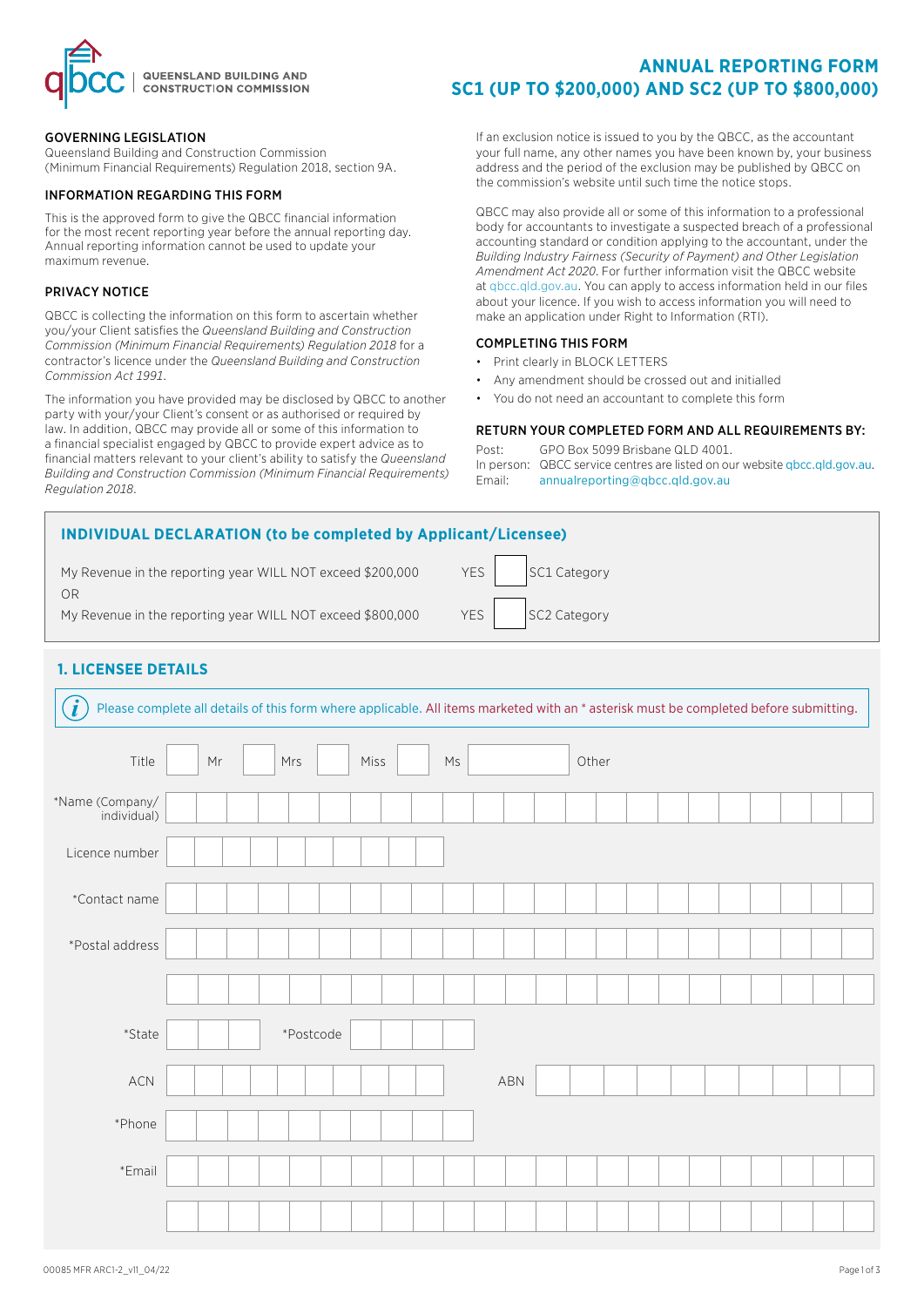

#### **2. BUSINESS STRUCTURE**

| The licensee is a sole trader                         | The licensee is a stand alone company<br>The licensee is a trustee for a trust           |
|-------------------------------------------------------|------------------------------------------------------------------------------------------|
| The licensee is a part of a formalised<br>partnership | The licensee is trading as part of a group of companies (class order 98/1418 or similar) |
|                                                       |                                                                                          |

### **3. REPORTING PERIOD**

Last date of the annual financial reporting period

|  |  | DD M M Y Y Y Y |  |  |  |
|--|--|----------------|--|--|--|
|  |  |                |  |  |  |

This is the date of your financial information, for example 30 June 2019.

### **4. PROFIT AND LOSS**

Revenue means the total gross income received by the Licensee, derived from all sources. Revenue includes gross proceeds from operating sources (sales), as well as gross proceeds from other income sources. (i.e. interest), but does not include salary or wages received.

- For partnerships, the Revenue is to be the revenue of the Applicant or Licensee and the partnership/s in combination.
- For Trusts, the Revenue is to be the revenue of the Applicant or Licensee and the trust/s in combination.

| Construction revenue<br><b>TOTAL REVENUE</b><br>$=$ | <b>REVENUE</b> |  |  |  |  |  |  |  |
|-----------------------------------------------------|----------------|--|--|--|--|--|--|--|
| Other revenue                                       |                |  |  |  |  |  |  |  |
|                                                     |                |  |  |  |  |  |  |  |
|                                                     |                |  |  |  |  |  |  |  |

NOTE: If you are not currently trading and do not receive revenue from any other sources, this section can be left blank.

### **5. BALANCE SHEET**

#### CURRENT ASSETS

Current Assets means assets:

d.Which are cash or cash equivalents:

- a. Which are realised, sold or consumed in the normal operating cycle of the business;
- b. Which are realised within 12 months after the reporting date;
- c. Which are held primarily for the purpose of trading (refer AASB 139);
- Example of current assets:
- Cash in bank;
- Work in progress expected to be paid in the next 12 months;
- Property or plant for sale;
- Trade debtors.

| Cash and cash equivalents            | \$     |  |  |  | Cash and cash equivalents are assets<br>that are either cash or can be converted<br>into cash immediately. |
|--------------------------------------|--------|--|--|--|------------------------------------------------------------------------------------------------------------|
| Other current assets                 | $+$ \$ |  |  |  |                                                                                                            |
| TOTAL CURRENT ASSETS $=$ $\oint$     |        |  |  |  |                                                                                                            |
| <b>NON-CURRENT ASSETS</b>            |        |  |  |  |                                                                                                            |
| Non-current assets                   |        |  |  |  |                                                                                                            |
| TOTAL NON-CURRENT ASSETS $=$ $\zeta$ |        |  |  |  |                                                                                                            |